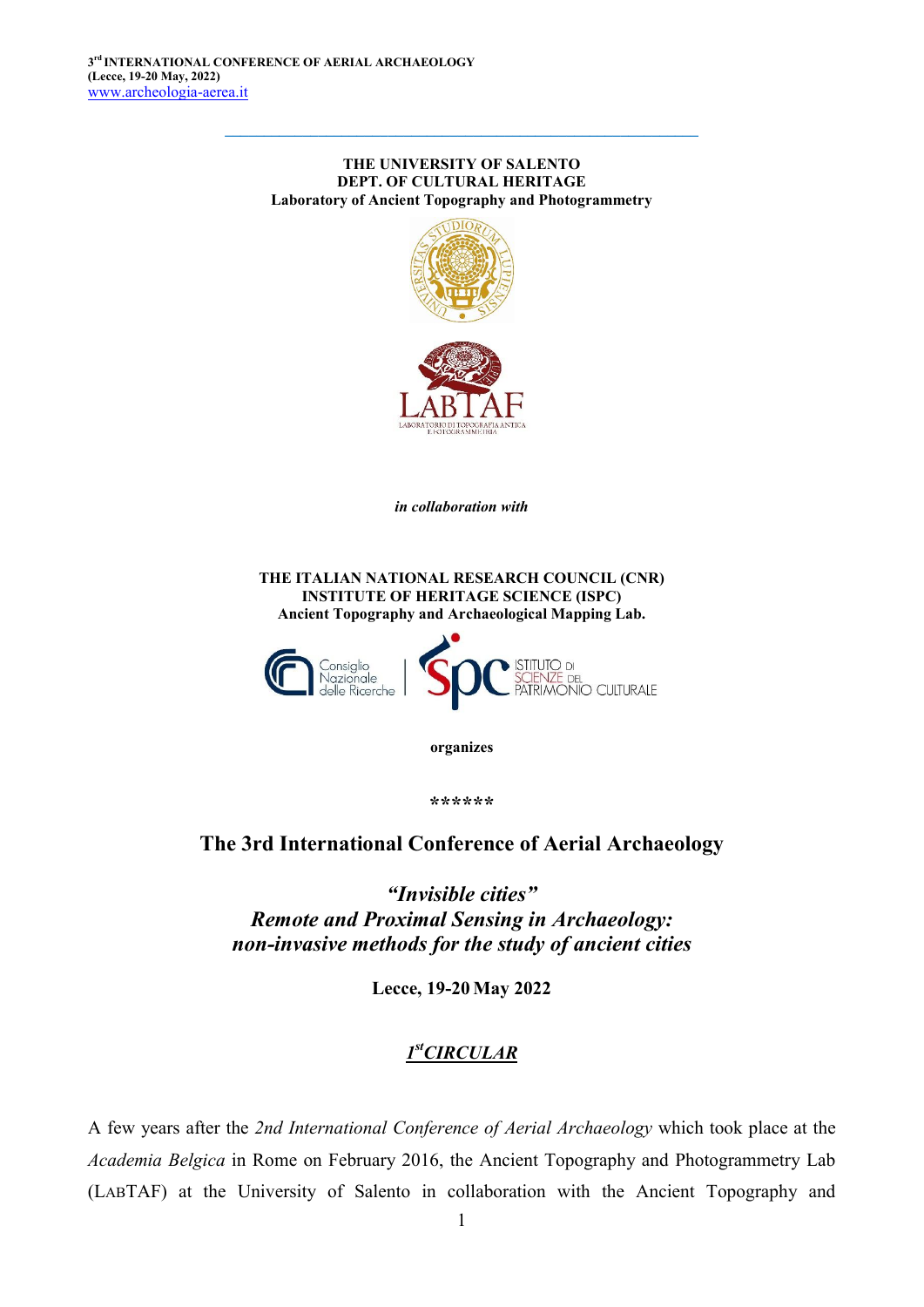Archaeological Cartography Lab at the Italian National Research Council – Institute of Heritage Science (CNR-ISPC) in Lecce, organises the third edition of this event, with the following topic: *"Invisible Cities". Remote and Proximal Sensing in Archaeology: non-invasive methods for the study of ancient cities*.

 $\_$  , and the set of the set of the set of the set of the set of the set of the set of the set of the set of the set of the set of the set of the set of the set of the set of the set of the set of the set of the set of th

Hoping to give a fairly representative view of what are the main directions and fundamental methods that drive the Italian and international research, the conference aims at promoting the the study of greenfield archaeological sites through traditional and innovative remote/proximal sensing techniques; ultimate goal is to outline the main research trends in the specific field and to fuel a dynamic and open debate on aerial-survey and aerial-topography in archaeology.

The event will take place in Lecce on May 19<sup>th</sup> and 20<sup>th</sup> 2022 in the Castromediano Museum.

Oral contributions should not exceed 20 minutes. A short discussion will follow each presentation.

A poster session will be held in the hall of the Museum.

#### Official languages

Italian and English

#### Conference Organising Committee

Giuseppe Ceraudo (University of Salento, Italy) Veronica Ferrari (University of Salento, Italy) Giuseppe Scardozzi (Institute of Heritage Science - National Research Council, Italy)

### Conference Scientific Committee

Stefano Campana (University of Siena, Italy) Giovanna Cera (University of Salento, Italy) Cristina Corsi (University of Cassino and Southern Lazio, Italy) Dave Cowley (Historic Environment Scotland, UK) Barbara Davidde (National Superintendence for Underwater Cultural Heritage) Nicolò Dell'Unto (Lund University, Sweden) Enrico Giorgi (University of Bologna, Italy) Marcello Guaitoli (University of Salento, Italy) Paolo Liverani (University of Florence, Italy) Stefania Quilici Gigli (University of Campania "Luigi Vanvitelli", Italy) Elizabeth Jane Shepherd (Central Institute for Catalogue and Documentation, Air-Photo Archive - Ministry of Culture, Italy) Marcello Spanu (University of Roma 3, Italy) Tesse Stek (KNIR, Royal Netherlands Institute in Rome) Adriana Valchera (University of Salento, Italy) Frank Vermeulen (Ghent University, Belgium)

### Conference Editorial Committee

Fabio Fabrizio; Patrizia Gentile; Giuseppe Alvar Minaya; Barbara Pezzulla (University of Salento).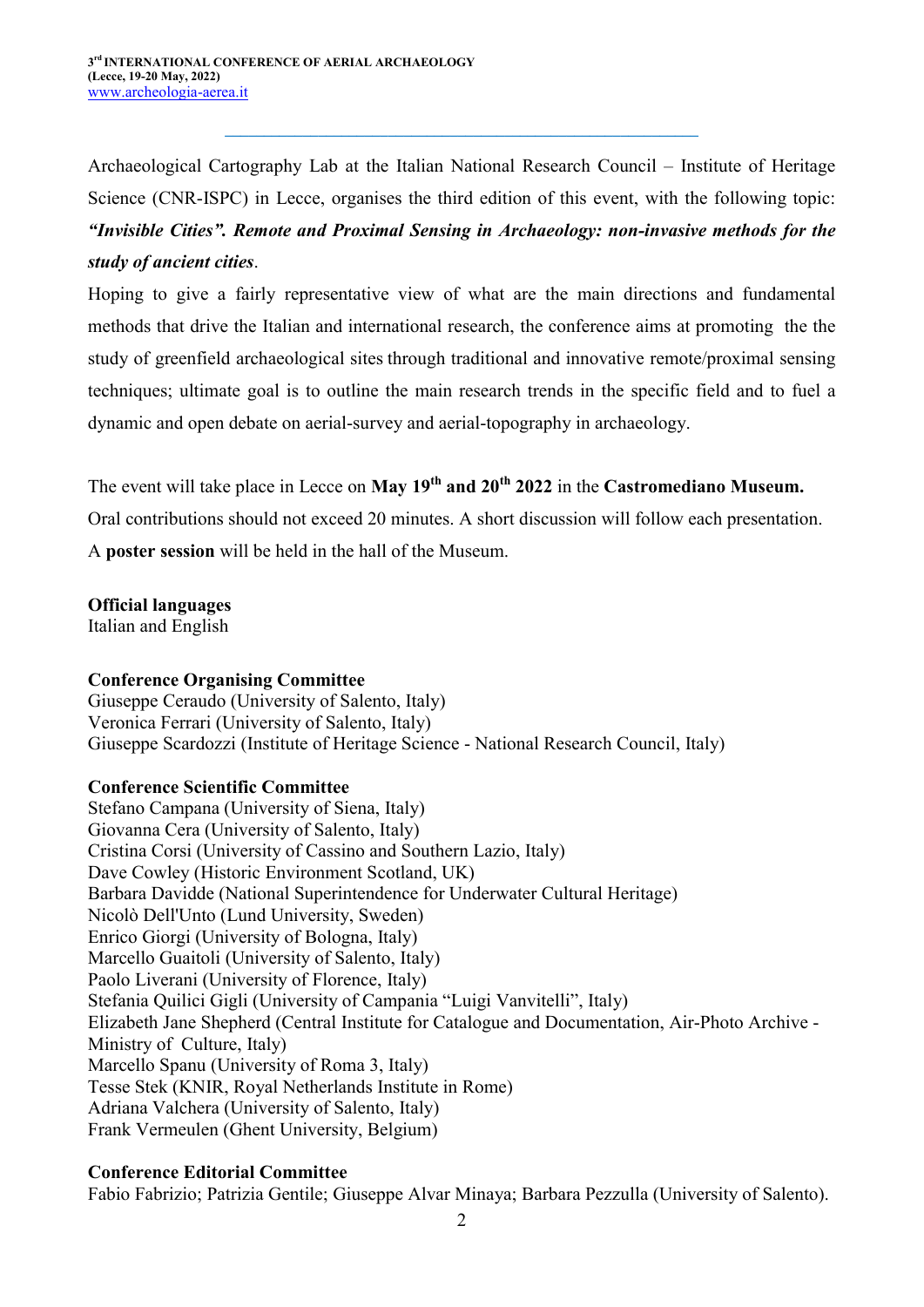Gianluca Cantoro; Fiorella De Luca; Imma Ditaranto; Pasquale Merola, Ilaria Miccoli (Institute of Heritage Science-CNR).

 $\_$  , and the set of the set of the set of the set of the set of the set of the set of the set of the set of the set of the set of the set of the set of the set of the set of the set of the set of the set of the set of th

The Organisers welcome abstract submission.

Abstracts (including the title of the contribution and authors' affiliations) should not exceed 500 words, and should indicate in which session the presentation. They should be submitted to the Organising Committee by  $15<sup>th</sup>$  October 2021. Abstract acceptance (whether for oral or poster presentation) will be notified to authors by 15<sup>th</sup> November 2021.

Accepted contributors are expected to submit a camera-ready paper (50.000 characters maximum) including illustrations (up to 12) by  $30<sup>th</sup>$  May 2022.

The Conference proceedings, after a double-blind review process, will be published in a dedicated volume of the journal "Archeologia Aerea. Studi di Aerotopografia Archeologica".

To facilitate the participation to the event and to promote the attendance of young scholars, there will NOT be any registration fee for attendant and NO extra cost is requested for the publication of the proceedings.

Looking forward to welcoming your contribution, we wish you all the best. Yours truly, Giuseppe Ceraudo Veronica Ferrari Giuseppe Scardozzi

For information and communications, please contact: AAerea2022@gmail.com